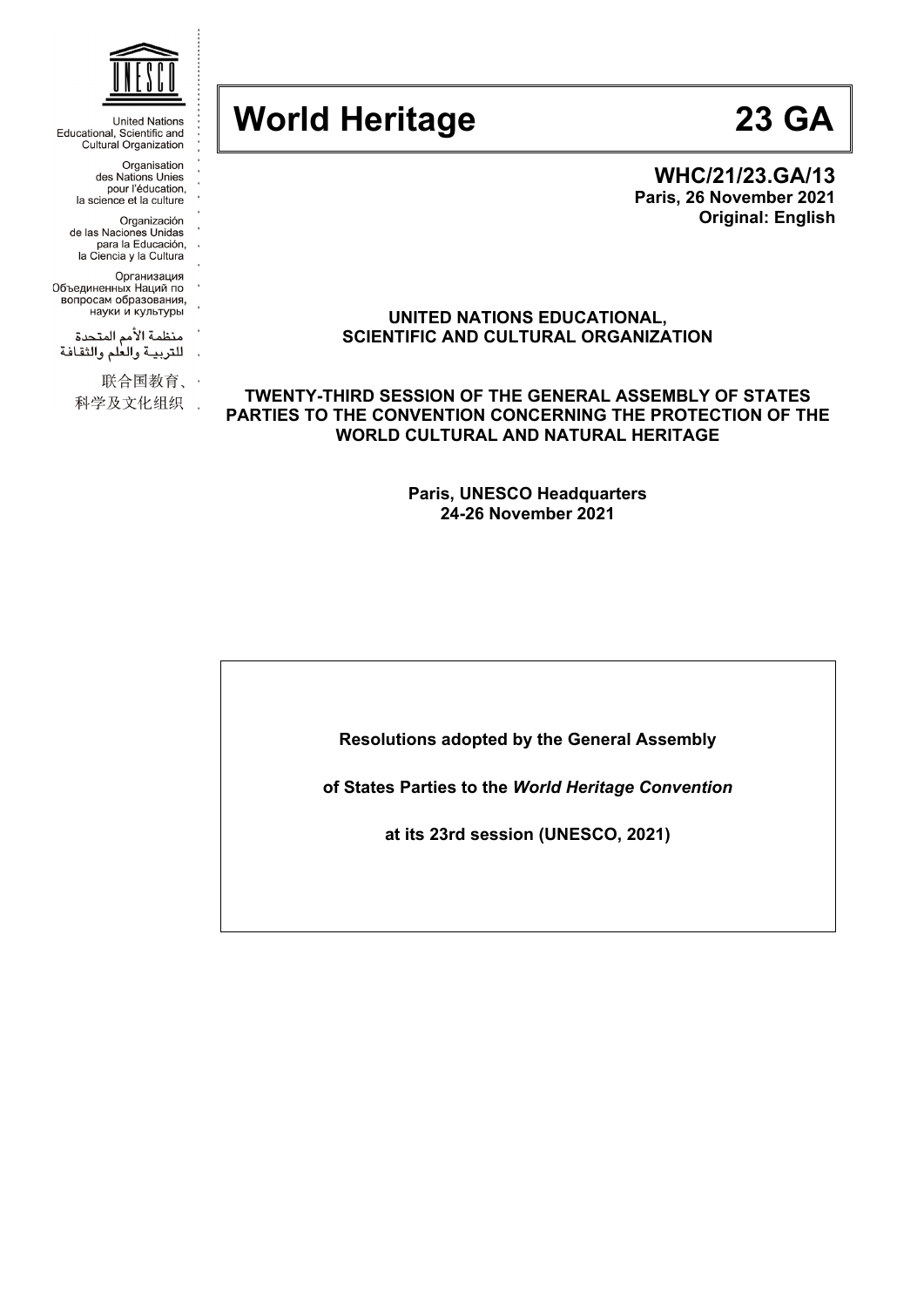## **1. OPENING OF THE SESSION**

# **1A. Opening of the General Assembly**

No Resolution.

# **1B. Election of the Chairperson, Vice-Chairpersons and Rapporteur of the General Assembly**

# **Resolution: 23 GA 1B**

The General Assembly,

- 1. Elects **H.E. Mr Tebogo Seokolo (South Africa)** as Chairperson of the 23rd session of the General Assembly;
- 2. Elects **Mr Gytis Marcinkevičius (Lithuania)** as Rapporteur of the 23rd session of the General Assembly;
- 3. Elects **Germany**, **Honduras, Islamic Republic of Iran** and **Syrian Arab Republic** as Vice-Chairpersons of the 23rd session of the General Assembly.

## **2. ADOPTION OF THE AGENDA AND OF THE TIMETABLE OF THE 23RD SESSION OF THE GENERAL ASSEMBLY**

## **2A. Adoption of the Agenda of the 23rd session of the General Assembly**

## **Resolution: 23 GA 2A**

The General Assembly,

- 1. Having examined Document WHC/21/23.GA/2A,
- 2. Adopts the Agenda of the 23rd session as amended.

## **2B. Adoption of the Timetable of the 23rd session of the General Assembly**

## **Resolution: 23 GA 2B**

- 1. Having examined Document WHC/21/23.GA/2B,
- 2. Adopts the timetable of the 23rd session, included in the above-mentioned Document.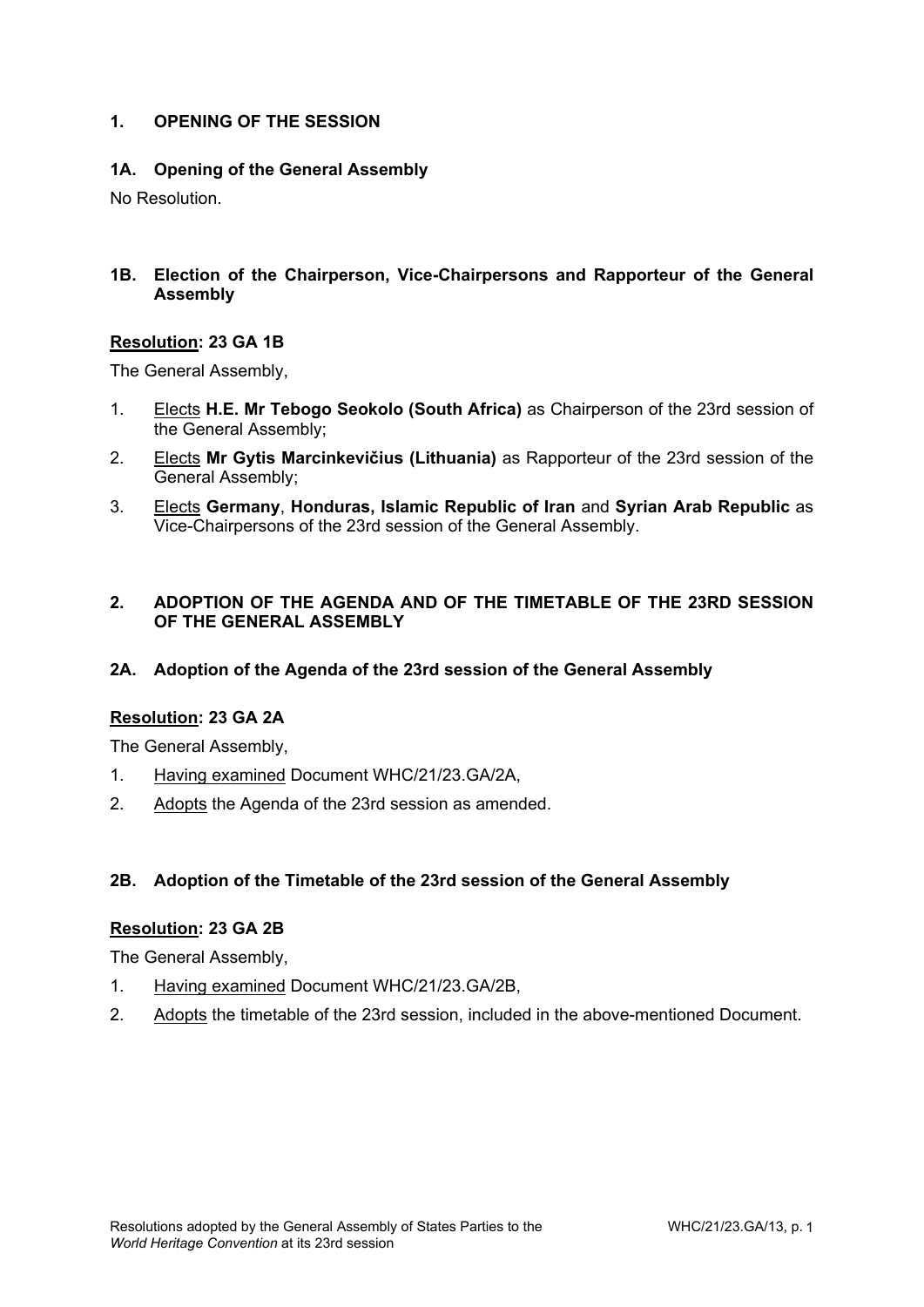## **3. REPORT OF THE RAPPORTEUR OF THE 22ND SESSION OF THE GENERAL ASSEMBLY (UNESCO, 2019)**

# **Resolution: 23 GA 3**

The General Assembly,

1. Takes note of the report of the Rapporteur of the 22nd session of the General Assembly (UNESCO, 2019).

## **4. REPORT OF THE CHAIRPERSON OF THE WORLD HERITAGE COMMITTEE ON THE ACTIVITIES OF THE WORLD HERITAGE COMMITTEE**

#### **Resolution: 23 GA 4**

The General Assembly,

1. Takes note of the report of the Chairperson of the World Heritage Committee on the activities of the World Heritage Committee.

# **5. ELECTIONS TO THE WORLD HERITAGE COMMITTEE**

## **Resolution: 23 GA 5**

The General Assembly,

1. Elects the following 12 States Parties: **Argentina, Belgium, Bulgaria, Greece, India, Italy, Japan, Mexico, Qatar, Rwanda, Saint Vincent and the Grenadines** and **Zambia** as members of the World Heritage Committee.

## **6. EXAMINATION OF THE STATEMENT OF ACCOUNTS OF THE WORLD HERITAGE FUND, INCLUDING THE STATUS OF THE CONTRIBUTIONS OF STATES PARTIES**

#### **Resolution: 23 GA 6**

- 1. Having examined Documents WHC/21/23.GA/6 and WHC/21/23.GA/INF.6,
- 2. Having also examined the accounts of the World Heritage Fund for the financial period ended 31 December 2019,
- 3. Approves the accounts of the World Heritage Fund for the financial period ended 31 December 2019;
- 4. Takes note of the financial statements relating to the World Heritage Fund for the period 1 January 2020 to 30 June 2021.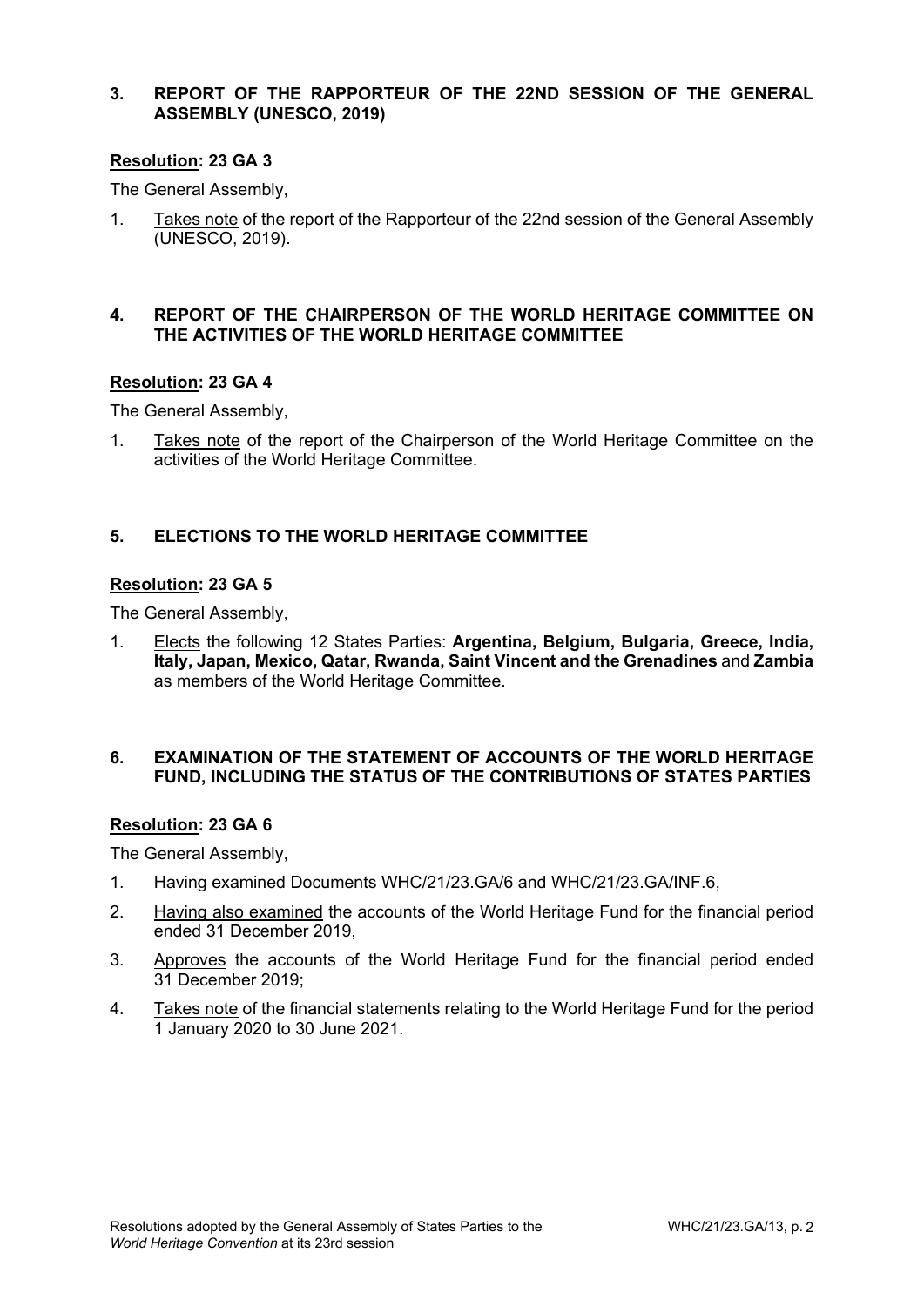## **7. DETERMINATION OF THE AMOUNT OF THE CONTRIBUTIONS TO THE WORLD HERITAGE FUND IN ACCORDANCE WITH THE PROVISIONS OF ARTICLE 16 OF THE** *WORLD HERITAGE CONVENTION*

#### **Resolution: 23 GA 7**

The General Assembly,

- 1. Having examined Documents WHC/21/23.GA/7, WHC/21/23.GA/7.Corr and WHC/21/23.GA/INF.7,
- 2. Recalling Article 16 of the *World Heritage Convention*,
- 3. Decides to set the percentage for the calculation of the amount of the contributions to be paid to the World Heritage Fund by States Parties for the financial period 2022-2023 at 1% of their contributions to the regular budget of UNESCO;
- 4. Emphasizing the urgency of securing adequate financial resources to achieve the objectives of the *World Heritage Convention* to identify and conserve the world's cultural and natural heritage of Outstanding Universal Value, in particular in light of the 2030 Agenda for sustainable development and the unprecedented threats such as climate change, natural disasters, and deliberate attacks on cultural heritage in territories affected by armed conflicts and terrorism,
- 5. Notes the status of compulsory and voluntary contributions to the World Heritage Fund as presented in Document WHC/21/23.GA/INF.7;
- 6. Recalls, in this regard, that the payment of assessed annual contributions to the World Heritage Fund is a legal obligation incumbent on all States Parties which have ratified the *Convention*;
- 7. Reiterates the plea of the World Heritage Committee to States Parties to the *Convention* to pay their annual contributions by 31 January wherever possible in order to facilitate the timely implementation of the activities financed by the World Heritage Fund;
- 8. Takes note of Decision **44 COM 14** of the World Heritage Committee on the sustainability of the World Heritage Fund;
- 9. Invites States Parties to provide supplementary voluntary contributions to the various sub-accounts of the World Heritage Fund.

#### **8. POSSIBLE MEASURES CONCERNING ARREARS, INCLUDING WITH RESPECT TO THE EXAMINATION OF NOMINATIONS SUBMITTED BY THE CONCERNED STATES PARTIES, WITHOUT DETRIMENT TO THE PROTECTION OF STATES THAT CANNOT PAY FOR CAUSES BEYOND THEIR CONTROL**

#### **Resolution: 23 GA 8**

- 1. Having examined Document WHC/21/23.GA/8,
- 2. Recalling Resolutions **20 GA 8** and **22 GA 7** adopted at its 20th (UNESCO, 2015) and 22nd (UNESCO, 2019) sessions respectively,
- 3. Noting with concern the financial difficulties that the World Heritage Fund is facing,
- 4. Recalls that the payment of annual contributions to the World Heritage Fund is a legal obligation incumbent on all States Parties which have ratified the *Convention*, as per Article 16 of the *World Heritage Convention*, and strongly urges all States Parties, which have not yet paid the totality of their assessed contributions, including voluntary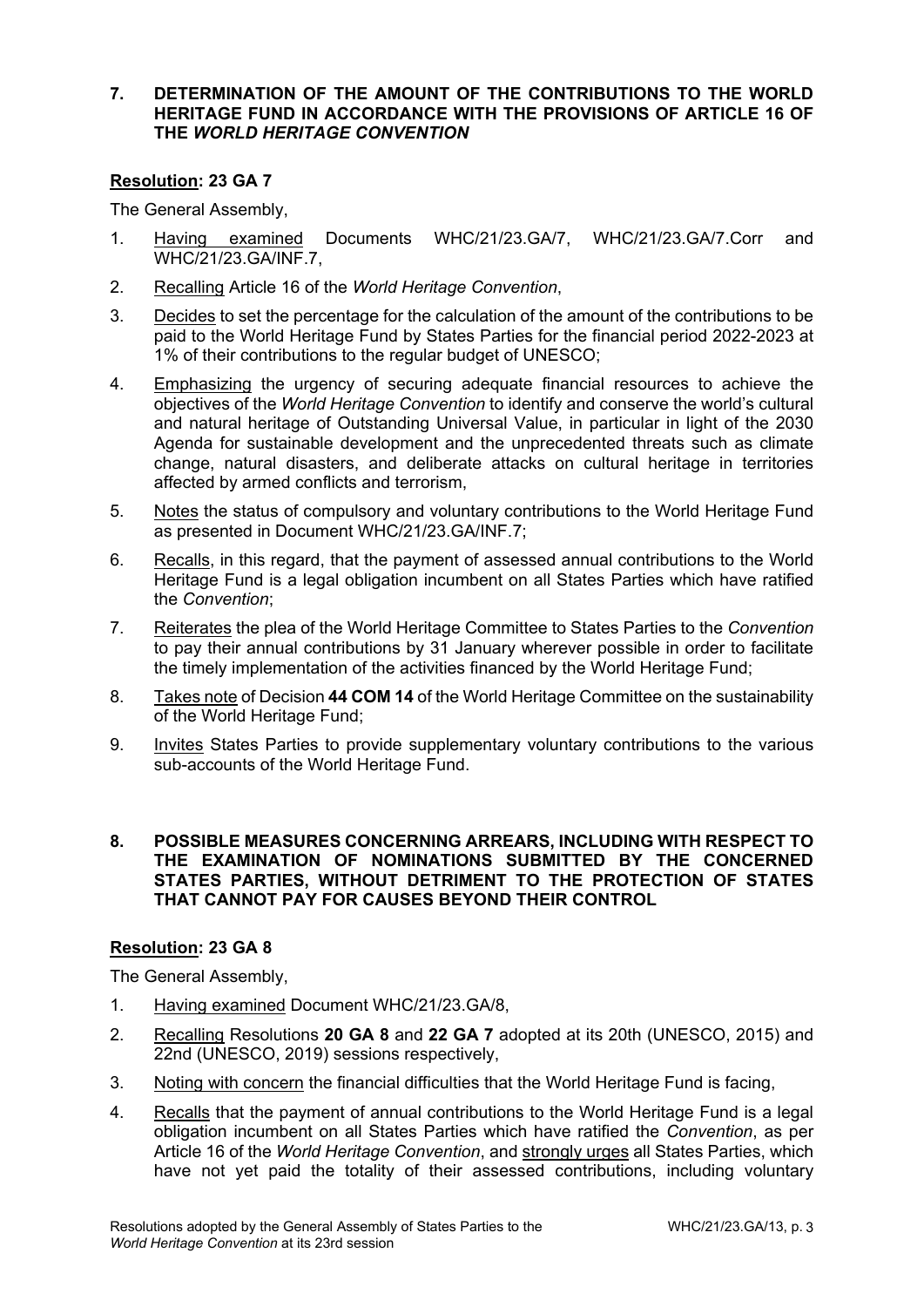contributions in accordance with Article 16.2 of the *Convention*, to ensure that their contributions are paid as soon as possible;

- 5. Also recalls that the sustainability of the World Heritage Fund and overall funding for World Heritage are strategic issues and a shared responsibility which concern States Parties and all relevant partners, affecting the overall credibility of the *World Heritage Convention*, including effectiveness and efficiency of World Heritage protection;
- 6. Recommends States Parties, when putting forward World Heritage List nominations, to contribute to financially sustain the system of evaluation of nominations by the Advisory Bodies through the mechanism for making voluntary contributions to a dedicated subaccount of the World Heritage Fund established by Decision **43 COM 14**, with no prejudice to the payment of annual contributions;
- 7. Takes note of the possible measures concerning arrears contained in document WHC/21/23.GA/8 and the possible ways for their implementation, including their difficulties therein;
- 8. Requests the Secretariat to follow up under the appropriate items.

#### **9. FUTURE OF THE** *WORLD HERITAGE CONVENTION,* **INCLUDING FINAL IMPLEMENTATION REPORT OF THE STRATEGIC ACTION PLAN 2012-2022 AND 50TH ANNIVERSARY OF THE** *WORLD HERITAGE CONVENTION* **IN 2022**

## **Resolution: 23 GA 9**

- 1. Having examined Document WHC/21/23.GA/9,
- 2. Recalling Resolutions **17 GA 9**, **18 GA 11, 19 GA 10, 20 GA 12, 21 GA 9** and **22 GA 9**  adopted during the 17th (UNESCO, 2009), 18th (UNESCO, 2011),19th (UNESCO, 2013), 20th (UNESCO, 2015), 21st (UNESCO, 2017) and 22nd (UNESCO, 2019) sessions of the General Assembly of States Parties respectively, concerning the adoption of the Strategic Action Plan and Vision and the monitoring of the implementation of the Strategic Action Plan,
- 3. Recalling Decision **44 COM 14** adopted by the World Heritage Committee at its extended 44th session (Fuzhou/online, 2021),
- 4. Welcomes with satisfaction the continuous progress in the performance of the implementation of the Strategic Action Plan;
- 5. Takes note of the reflection undertaken on the Global Strategy using the opportunity of the 50th Anniversary of the *World Heritage Convention* in 2022;
- 6. Takes note of the status of preparation of the celebration of the 50th Anniversary of the *World Heritage Convention* and invites States Parties to mark this anniversary in collaboration with UNESCO and use this opportunity to enhance the implementation of the *World Heritage Convention* and the protection of the world's cultural and natural heritage recognizing its enduring and irreplaceable value for furthering sustainable development and for biological and cultural diversity worldwide;
- 7. Acknowledges with thanks the invitation of the government of Italy and the City of Florence to host a celebration for the 50th Anniversary in November 2022 in partnership with UNESCO;
- 8. Recognizes the importance of undertaking a reflection on how to strengthen the involvement and contribution of local communities and NGOs, taking into consideration the diversity of the expertise views, transparency and dialogue with the Advisory Bodies, to ensure an appropriate and equitable balance between conservation, sustainability and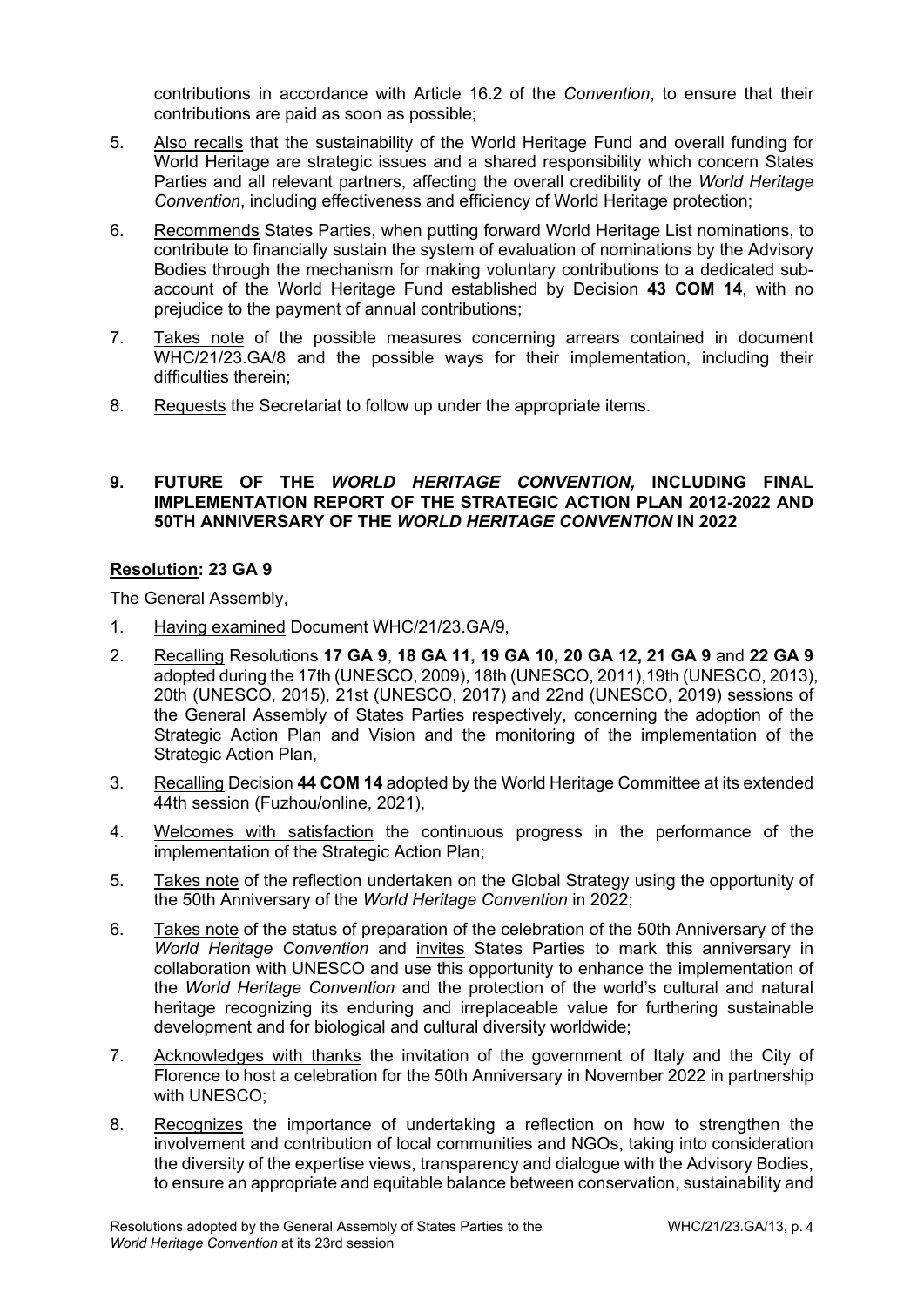development in line with the Policy Document on Sustainable Development adopted in 2015, and encourages all stakeholders to undertake a reflection on these points;

9. Concludes that the Strategic Action Plan has led to positive outcomes and encourages the World Heritage Centre, with the support of the States Parties and the Advisory Bodies, to continue, within the available resources, activities that were launched as a result of the Strategic Action Plan.

#### **10. ELABORATION OF A CODE OF CONDUCT, OR A STATEMENT OF ETHICAL PRINCIPLES OR EQUIVALENT TEXT – FOLLOW-UP TO RESOLUTION 22 GA 10**

## **Resolution: 23 GA 10**

The General Assembly,

- 1. Having examined Document WHC/21/23.GA/10 and WHC/21/23.GA/INF.10,
- 2. Recalling Decisions **42 COM 12A** and **43 COM 12** adopted respectively at the 42nd (Manama, 2018) and 43rd (Baku, 2019) sessions of the World Heritage Committee, as well as Resolution **22 GA 10** adopted by the General Assembly at its 22nd session (UNESCO, 2019),
- 3. Also recalling that the "Declaration of principles to promote international solidarity and cooperation to preserve World Heritage" is not legally binding, but that stakeholders are called upon to honour its contents,
- 4. Thanks the States Parties of Austria, Azerbaijan, Kuwait and Saudi Arabia for their generous financial support to the Open-ended Working Group of States Parties to the *Convention*;
- 5. Further thanks the Chairperson, **H.E. Mr Ghazi Gherairi (Tunisia)**, the Vice-Chairperson **H.E. Mr Christian Ter Stepanian (Armenia)** and the Rapporteur **Mr Ole Søe Eriksen (Norway)**, for their able leadership, as well as the World Heritage Centre;
- 6. Expresses its appreciation to the Open-ended Working Group of States Parties to the *Convention* for its work and takes note of the discussions held during its meetings;
- 7. Endorses the "Declaration of principles to promote international solidarity and cooperation to preserve World Heritage" contained in Document WHC/21/23.GA/INF.10.

## **11. POLICY DOCUMENT ON CLIMATE ACTION FOR WORLD HERITAGE**

## **Resolution: 23 GA 11**

- 1. Having examined Documents WHC/21/23.GA/11 and WHC/21/23.GA/INF.11,
- 2. Recalling Decisions **40 COM 7**, **41 COM 7**, **42 COM 7**, **43 COM 7.2** and **44 COM 7C**, adopted respectively at the 40th (Istanbul/UNESCO, 2016), 41st (Krakow, 2017), 42nd (Manama, 2018), 43rd (Baku, 2019) and extended 44th (Fuzhou/online, 2021) sessions of the World Heritage Committee,
- 3. Thanking the State Party of the Netherlands for having funded the project to update the 2007 Policy Document on the impacts of Climate Change on World Heritage properties, and expressing its gratitude to all stakeholders of the *World Heritage Convention* who contributed to this process,